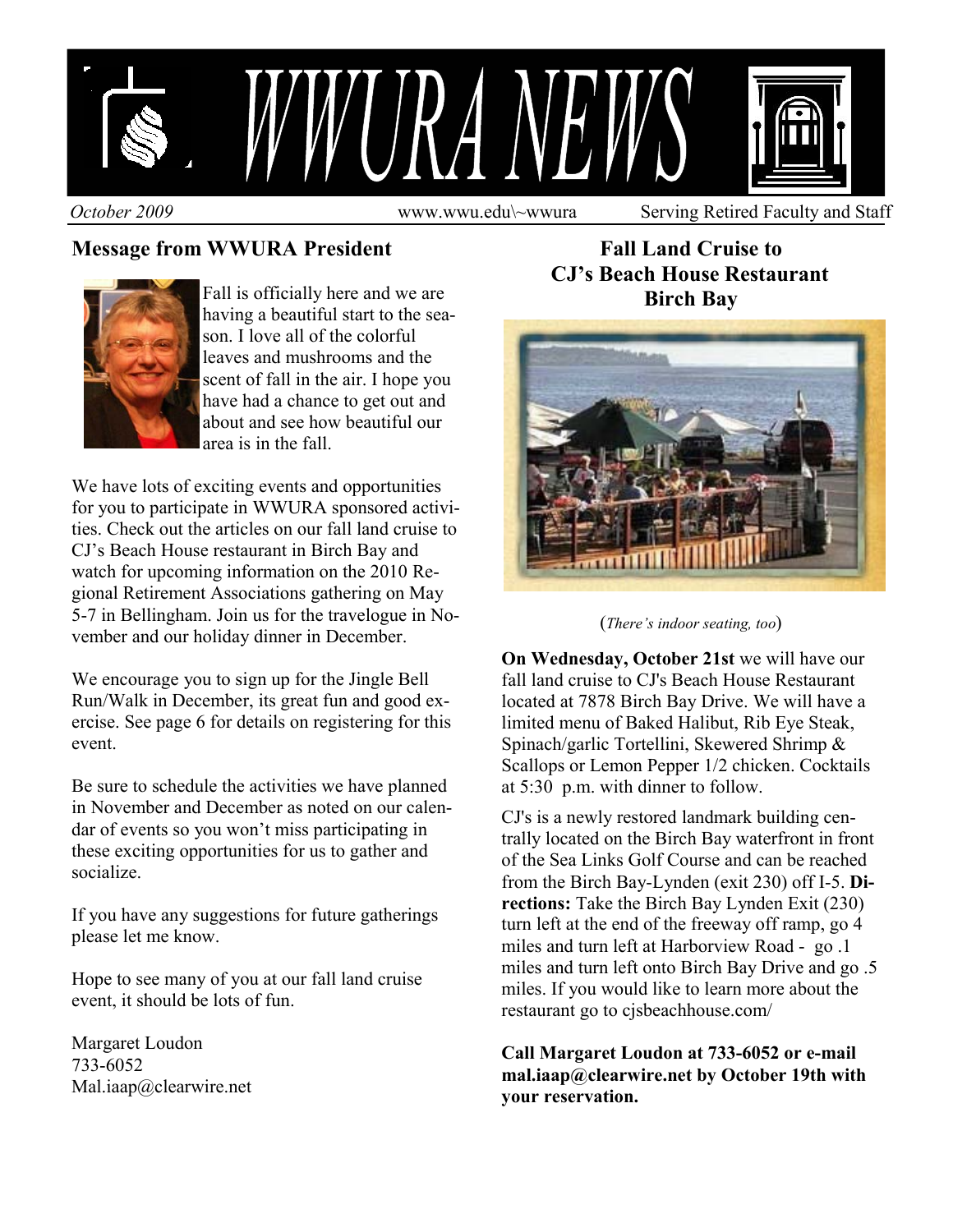## *Health Notes by Evelyn Ames* **Differentiating Osteoporosis from Osteoarthritis**

*Fact:* Based on figures from hospitals and nursing homes, the estimated national direct expenditures for osteoporosis and related fractures total \$14 billion each year.

Misunderstanding sometimes occurs when people talk about osteoarthritis and osteoporosis. These two chronic ailments differ in causation, diagnosis, treatment, and prevention. Osteoarthritis (OA), its causes, treatments and prevention, was discussed in the January, 2008 WWURA Newsletter. Briefly, as a recap, osteoarthritis is mainly related to aging but other factors (e.g., mechanical, chemical and genetic) can lead to OA. The cartilage between bone joints wears away, causing bone to rub against bone. Symptoms can include deep aching joint pain (especially after exercise), grating of the joint, joint swelling, limited movement, and morning stiffness.

The word **osteoporosis** literally means bone ("osteo") that is porous or filled with holes ("porosis"). By the age of 80, women have lost about 40 percent of their peak adult bone mass and men have lost about 25 percent. Arthritis Foundation http://www.arthritis.org/disease-center.php?disease\_id=18&df=resources. "Osteoporosis, or porous bone, is a disease characterized by low bone mass and structural deterioration of bone tissue, leading to bone fragility and an increased risk of fractures of the hip, spine, and wrist. Men as well as women are affected by osteoporosis, a disease that can be prevented and treated" (http://www.niams.nih.gov/Health\_Info/Bone/Osteoporosis/default.asp). Osteoporosis is more likely to develop in people who did not reach their optimal peak bone mass during their bone-building years. Think about how physically active you were when you ten or eleven years of age!



Bone is living, growing tissue and is made mostly of collagen. This protein provides a soft framework, and with calcium phosphate, it adds strength and hardens the skeleton framework. "This combination of collagen and calcium makes bone both flexible and strong, which in turn helps bone to withstand stress. More than 99 percent of the body's calcium is contained in the bones and teeth. The remaining 1 percent is found in the blood" (NIH).

Throughout one's lifetime, old bone is removed (resorption) and new bone is added to the skeleton (formation). During childhood and teenage years, new bone is added faster than old bone is removed. As a result, bones become larger, heavier, and denser. Bone formation outpaces resorption until peak bone mass (maximum bone density and strength) is reached around age 30. After that time, bone resorption slowly begins to exceed bone formation. NIH

## *Risk factors that cannot be changed:*

- Gender. Women have less bone tissue and lose bone faster than men (menopause is a factor).
- *Age*. Bones become thinner and weaker as one ages.
- *Body size*. Small, thin-boned women are at greater risk.
- *Ethnicity*. Caucasian and Asian women are at highest risk. African American and Hispanic women have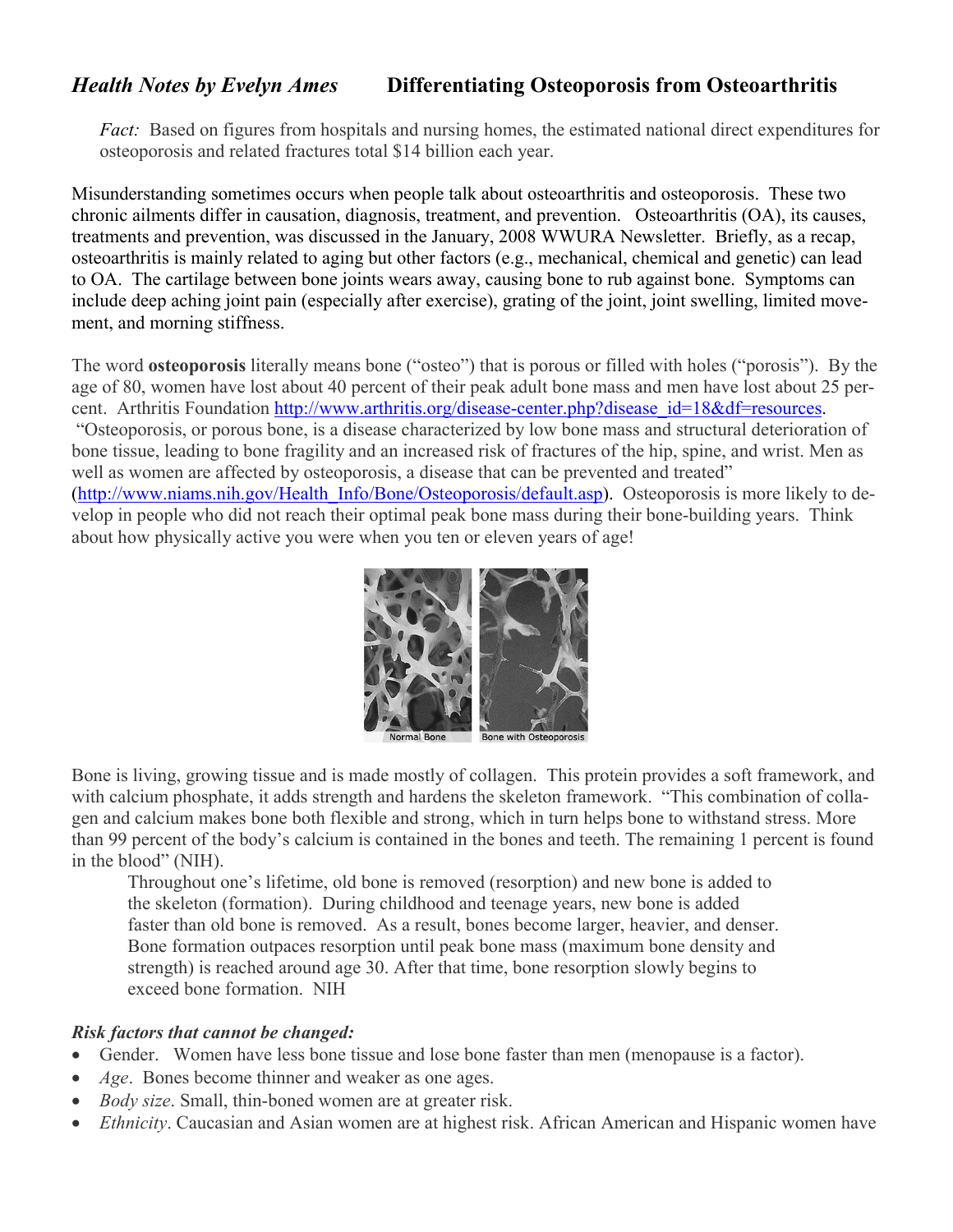a lower but significant risk.

## *Family history***.** *People whose parents have a history of fractures seem to have reduced bone mass and may be at risk for fractures.*

## *Risk factors that can be changed:*

- Calcium and vitamin D intake. Diet low in calcium and vitamin D makes one more prone to bone loss.
- *Medication use*. Long-term use of glucocorticoids, corticosteroids, and some anticonvulsants can lead to loss of bone density and fractures.
- *Lifestyle*. An inactive lifestyle or extended bed rest tends to weaken bones.
- *Cigarette smoking*. Smoking is not healthy for bones. For example, women who smoke tend to have earlier onset of menopause and tend to be less physically active.

*Alcohol intake*. Excessive consumption of alcohol increases the risk of bone loss and fractures.

**Current research studies show that weight bearing activities, in particular, weight lifting exercises can build bone mass or lessen bone resorption. It is not too late to take part in programs like the YMCA Silver Sneakers, Western's Mature Adult program or other weight lifting and strength training programs.** 

The American College of Sports Medicine in its Current Comments section provides some information about strength training for bones, muscle and hormones. Primary site is: http://www.acsm.org/AM/Template.cfm?Section=Current\_Comments1&Template=/CM/ContentDisplay.cf m&ContentID=8031

**Osteopenia: Risk for Osteopenia**: family history of osteoporosis, being thin, being white or Asian, getting limited physical activity, smoking, regularly drinking cola drinks, and drinking excessive amounts of alcohol.

## **Explanation of Osteopenia:**

Bones naturally become thinner as people grow older because, beginning in middle age, existing bone cells are reabsorbed by the body faster than new bone is made. As this occurs, the bones lose minerals, heaviness (mass), and structure, making them weaker and increasing their risk of breaking. All people begin losing bone mass after they reach peak BMD at about 30 years of age. The thicker your bones are at about age 30, the longer it takes to develop osteopenia or osteoporosis. **http://www.webmd.com/osteoporosis/tc/osteopenia-overview**

The October 2009 Consumer Reports *On Health* provided cogent information about BMD testing and risks and benefits of drugs promoted in the media (e.g., Fosamax and Boniva). In summation, it reported several side effects that can occur (e.g., inflammation of esophagus and less often muscle pain and destruction of jawbone). Research reported in the article indicated that even leg fractures might occur with use of these drugs. Bottom line, weight bearing exercises and appropriate intake of calcium and vitamin D are highly recommended!



**Fact or Fiction:** "Calorie-free" on a food label means the food product contains no calories per serving. For answer to this statement, check elsewhere in this Newsletter.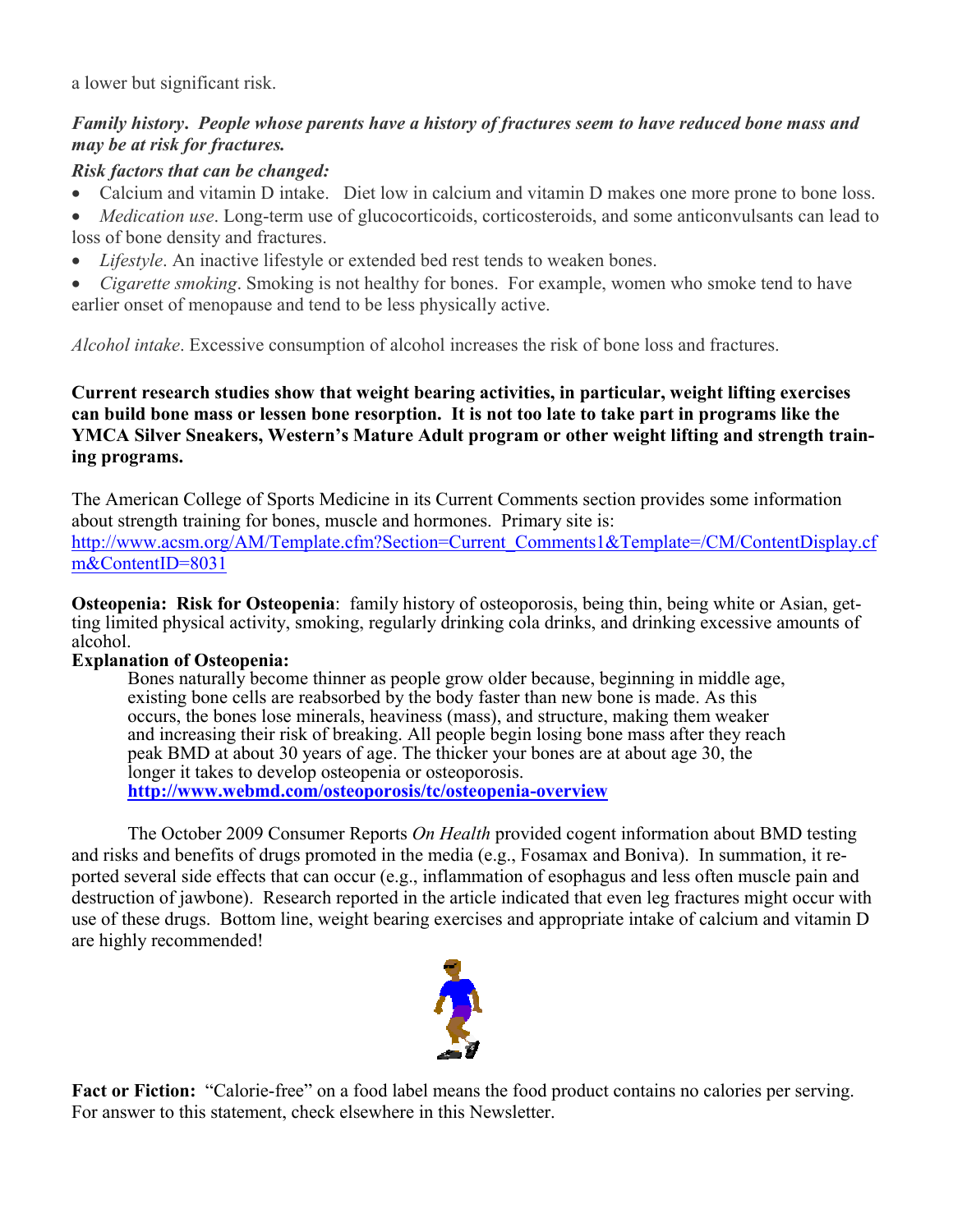## .**WWURA INTEREST GROUPS**

WWURA has several active interest groups and we invite all of our members to join any that sound interesting to them. Listed below are the contact numbers and meeting information for up-coming meetings. If you have an idea for another interest group, call Barbara Evans, 650-9724.

BOOK GROUP— Contact: Donna Rochon, 647-2301 or dirochon1@comcast.net

The book group meets the third Tuesday of each month at the home of Evelyn Mason, 914 17<sup>th</sup>, at 2:30 p.m. The group is registered at Village Books which allows a 15% discount on the books to be discussed at the meetings.

 October 20, Electing FDR: The New Deal Campaign of 1932 by Donald Ritchie November  $17<sup>th</sup>$ : In the Land of Invisible Women: A Female Doctor's Journey in the Saudi Kingdom by Quanta Ahmed December  $15<sup>th</sup>$ : Anything by Richard Armour January 19<sup>th</sup>: The Shadow of the Wind by Carlos Ruiz Zafon February 16<sup>th:</sup> The Space Between Us by Thrity Umrigar March 16<sup>th</sup>: The Book Thief by Markus Zusak April 20<sup>th</sup>: Burr: A Novel by Gore Vidal

 OPERA GROUP - Evelyn Ames, 734-3184 Starting time is 10:00 am. Closest theater is Mt. Vernon's Lincoln Theater Oct. 24, Aida, Nov. 7, Turandot

BRIDGE GROUP - Barb Evans, 650-9724 Oct. 27 at 1:30 pm at Carol Radke's 508 Lyla Lane

BIKING - Howard Evans, 650-9724 The biking group will start again in the spring.

DOWNHILL SKIING - Charlie Way, 734-0649 Skiing will start when Mt. Baker opens Call Charlie if you are interested.

## INFORMAL DINING

 Several people have asked about starting an Informal Dining Interest Group. It would involve getting together in groups of six or eight in people's homes. The hostess would provide the main dish and the others would provide side dishes and desserts. It is a good way to spend a pleasant evening with friends over a good meal. If you would enjoy this opportunity, please email Barb Evans at: howard.evans@wwu.edu to have your name added to the list. We will contact you with more information soon.



## **Fact or Fiction Answer -**

**Fiction:** According to the Federal Registry for food labeling, **"Calorie-free" means fewer than 5 calories per serving. It does not mean there are no calories. Read the label, set a better table!**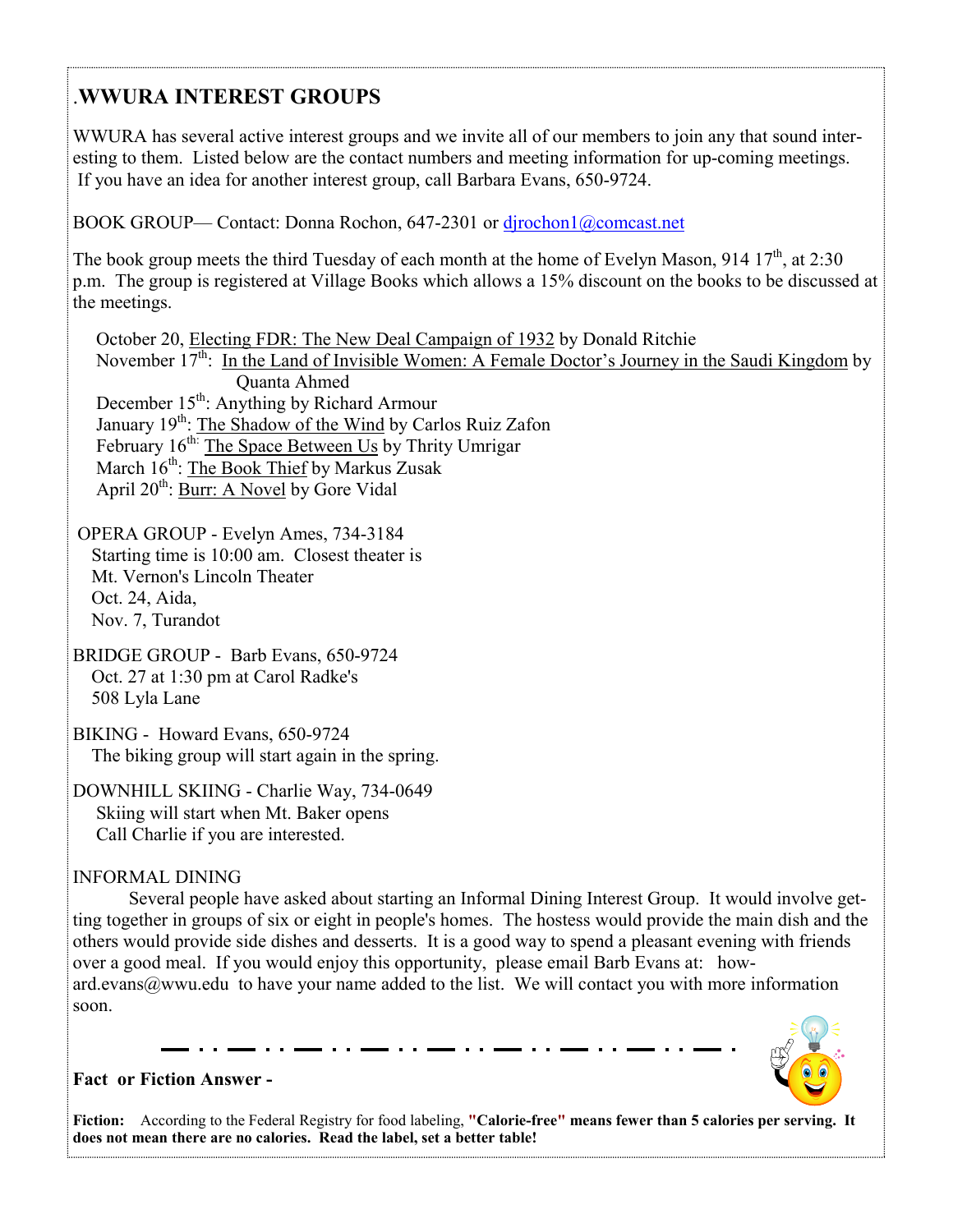## **News from WWURA's Travel Committee**

#### **HIDDEN GEMS OF THE DALMATIAN COAST**, 09/O8/2010 - 09/26/2020

 Join us for a nineteen day tour of the Balkan area. The initial phase of the trip will be a cruise on a private ship "Artemis" which has a capacity of 50 passengers. We will depart from Athens following a one day tour of the city. During the 10 day cruise we will explore ancient Delphi, visit the Greek, Roman, and Byzantine ruins at the UNESCO World Heritage Site in Butrint, Albania, take a walking tour of Kotor, Montenegro, spend a day in Dubrovnik, and end in Split.

 The final portion of the trip is overland from Split to the Plitvice Lakes region and on to Zagreb, Croatia.

 Cost of the tour is \$5295 for main deck cabin and \$5995 for upper deck cabin. This fare includes roundtrip international airfare from Seattle. For rest and relaxation following the sixteen day Balkan trip, there is a three day extension available to Bled, Slovenia for \$795. Government fees and taxes are, approximately, an additional \$487.20.

If you pay in full, prior to June, there is reduction in the price of the trip.

Contact: Don Rochon at djrochon1@comcast.net

Reservations: call OAT at 1-800-353-6262 and enter option 2. When asked for a service code, give G011246. Our group number is 11246.

#### \* \* \* \* \* \* \* \* \* \* \* \* \* \* \* \* \* \* \* \* \* \* \* \* \* \* \* \* \* \* \* \* \* \* \* \* \* \* \* \* \* \* \* \* \* \* \* \* \* \* \* \* **WWURA TRAVEL COMMITTEE NEWS**

 Everything is ready and people are looking forward to Kathy Whitmer's Danube River Holiday Markets trip. The group leaves on November 29th for Budapest where they will board Uniworld's newest river boat, River Beatrice, and begin their exciting tour.

\* \* \* \* \* \* \* \* \* \* \* \* \* \* \* \* \* \* \* \* \* \* \* \* \* \* \* \* \* \* \* \* \* \* \* \* \* \* \* \* \* \* \* \* \* \*

#### **2010 MUSIC GALA AT SEA**

Reservations are being accepted for the 2010 Music Gala at Sea -"Norwegian Fjords: Edvard Grieg and his Great Predecessors - aboard the 500 passenger MS Deutschland. Dates are July 19-31, 2010. Per person cruise cost starts at \$4909 including international air from the East Coast (Seattle add-on is \$99), European airport transfers, shore excursions, all musical performances aboard ship, meals and accommodations. Air taxes (\$435) and port charges \$!25) are additional. A deposit of \$750 confirms your reservation. Call Kathy Whitmer (734-7211) or Joyce D. Wilson, Professional Travel and Cruise Consultant (733-4703) for more details or reservations. More in formation about the itinerary and the concerts can be found in last month's newsletter.

#### \* \* \* \* \* \* \* \* \* \* \* \* \* \* \* \*

# **Happy Book and Film Corner – October 2009**

Lynne Masland

Olympia writer Jim Lynch, author of *The Highest Tide*, has a new book, *Border Songs*, out this summer. Brandon Vanderkool, a tall, dyslexic Board Patrol guard is responsible for policing a familiar - to Whatcom County residents - 30-mile stretch of the BC/WA border where, in addition to seeing an astonishing species of birds, he is responsible for blocking pot smugglers and others. What was once a sleepy rural hinterland is now on the front line of an escalating war on drugs and terrorism.

Bellingham writer Clyde Ford also uses Bellingham and the BC coast as settings for his entertaining mystery thrillers *Red Herring*, *Precious Cargo*, and his latest, *Whiskey Gulf*.